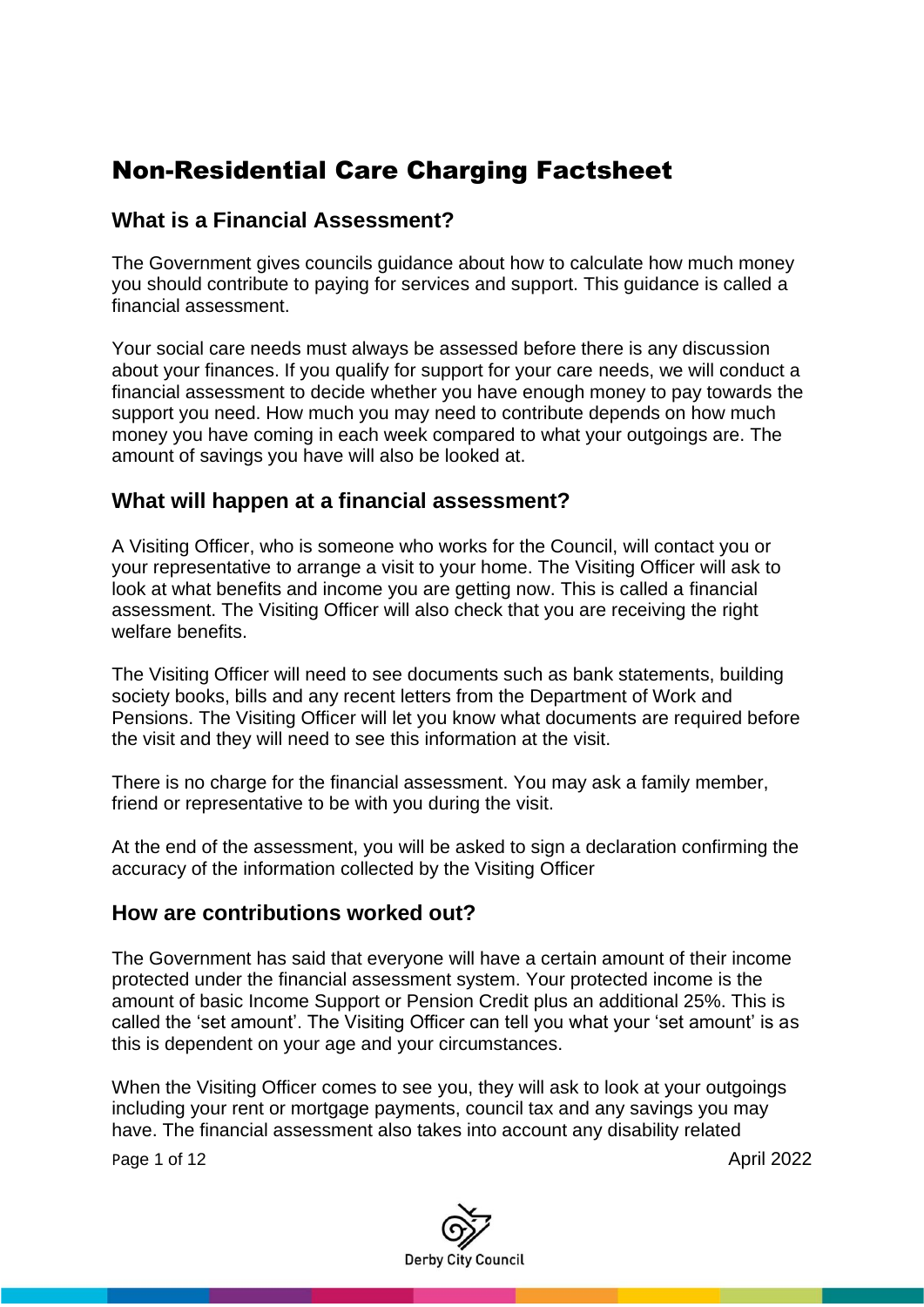expenses (DRE) that you pay for, such as a wheelchair or special diet. Please refer to the attached DRE Factsheet for more information about the outgoings taken into account. The outcome is to determine how much 'assessable income' you have. If your 'assessable income' is below the 'set amount', you will not be asked to contribute towards the cost of meeting your social care needs.

Capital can include savings, savings bonds and shares. We do not take account the value of your property you live in. If you own a second property and the net valuation is more than £23,250, we may take the value into account as notional capital.

# **How much will I have to contribute towards my care?**

Following the financial assessment, the Community Care Charging & Support Team will write to notify you of your weekly contribution. They will also tell you if you are not required to contribute. You will be provided with a breakdown showing how your contribution has been worked out. You will be required to sign a document agreeing to pay the contribution.

If you are assessed to contribute, it will start from the date you received support from the Council. It is important that you undertake the financial assessment as quickly as possible to avoid being issued with a backdated invoice. The Community Care Charging & Support Team will write to you to confirm the dates together with details about how to make a payment.

How much you may need to contribute depends on the outcome of your assessment and how you choose to meet your care needs. Please find attached a copy of the Council's home care rates which will provide you with an indication regarding the amounts you may have to contribute. Please note that the actual amount you will be assessed to pay is dependent on the outcome of your financial assessment.

# **What if my savings exceed £23,250?**

You will be a self-funder which means you will be asked to fully fund the cost of your support. Savings can include ISA's, bank accounts, investments, stocks and shares and property which you own but do not live in (second property). Alternately, you can decide to make your own care arrangements. When savings drop below £23,250, you are eligible for financial support and would need to contact us to be financially assessed. You may be asked to provide evidence to demonstrate the reduction in savings.

# **What if I don't want to tell you about my finances?**

The information you give to us will help us decide whether to charge you for social care and support services and if so, how much to charge you.

Unfortunately, we can't make a decision without this information. If you don't want to provide details of your finances we will assume that you are funding all of your support yourself. If you decide to give us the information later, we will arrange for one of our Visiting Officers to come and see you.

Page 2 of 12 April 2022

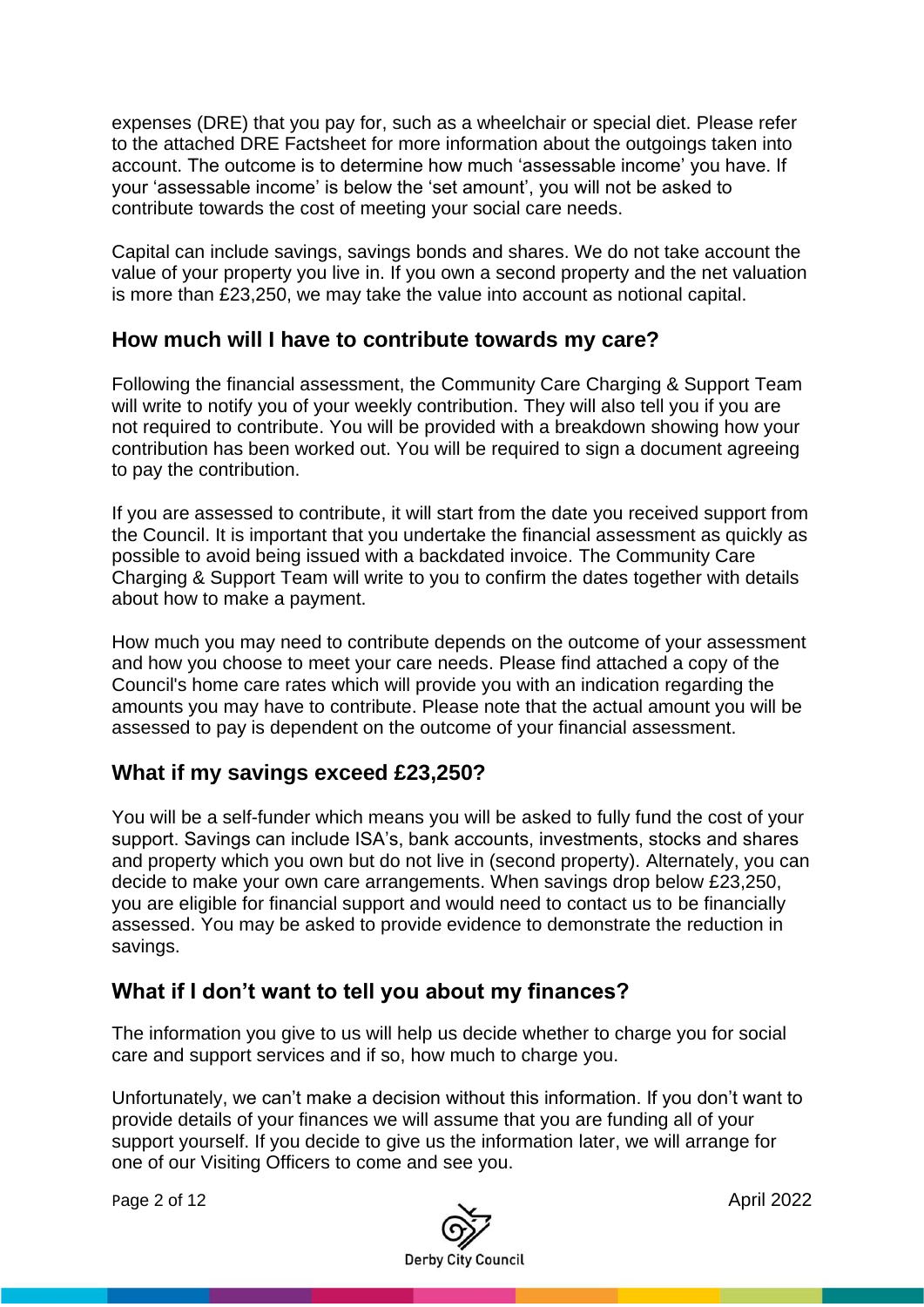# **Personal Budgets**

Your support worker will assess your needs and determine the amount of budget you need to meet the outcomes set out in your assessment. This will be your Personal Budget.

There are three ways you may receive a Personal Budget:

- 1. Cash payment direct payment
- 2. Request the Local Authority to commission services on your behalf
- 3. A mixture of both above

If you decide to take the Personal Budget as a 'direct payment', the chargeable amount of the final Personal Budget allocation will amount to 100% of the budget allocated. You will receive your Personal Budget less your financial contribution, if any.

For example, Mrs Smith is allocated a Personal Budget of £200 per week and decides to receive this as a direct payment to buy her own services. The Visiting Officer will carry out the financial assessment regardless of how the needs are being met.

If Mrs Smith's assessment indicates she has £50.00 'assessable income', she will receive the following amount

| <b>Personal Budget</b>     | £200.00 |
|----------------------------|---------|
| <b>Less Contribution</b>   | £50.00  |
| <b>Net Personal Budget</b> | £150.00 |

The total amount given to Mrs Smith will therefore be £150.00. She will be required to contribute £50.00 each week to top up her Personal Budget to £200.00

If Mrs Smith requests the Local Authority to arrange her services, she will be charged £50.00 each week or an amount equal to her Personal Budget, which ever the lower.

# **What is a Care Arrangement Service Fee?**

The Care Act 2014 allows self-funders to ask the Council to make the necessary arrangements to meet their care needs. You are a Self-funder if you have eligible care needs and financial assets above the upper capital limit, set by Government at £23,250 in 2015/16. We must make these arrangements when requested to do so, and we will charge a Care Arrangement Fee to cover our costs

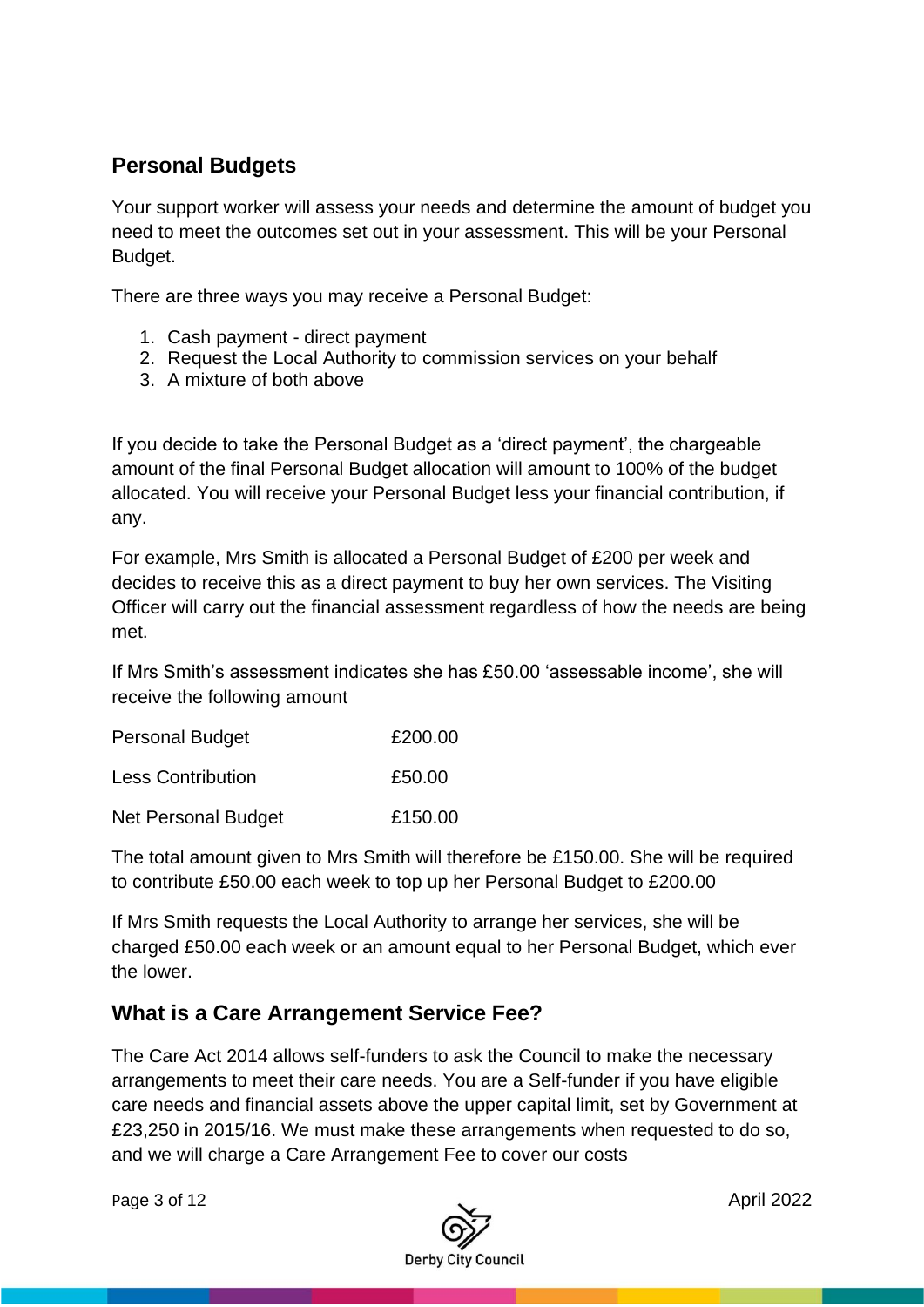If you ask us to arrange and manage your support package, you will be charged an initial set-up fee and an annual maintenance fee as set out below. The fees will enable us to set up the care and support arrangements and manage the care package throughout the year.

The maintenance charge will start from the first week in which services are arranged.

| Arranging care and support for self-funders    | <b>Administrative charge</b> |
|------------------------------------------------|------------------------------|
| Setting up a community care package            | £108.64                      |
| Annual maintenance of a community care package | £100.28                      |

## **How do I make a payment towards my care?**

Every four weeks you will receive a 'Statement of Charges' from the Council telling you how much to contribute and showing how much you have already contributed.

You can pay for your support in the following ways:

1. Direct Debit:

Payments collected from your bank account every 4 weeks may be made by Direct Debit. The Community Care Charging & Support Team will send you the application form the first time they write to notify you of your contribution. You can contact us on 01332 640777 to request an application form if you wish. We will then write to you with a payment schedule confirming the amounts to be collected

2. Debit/Credit Card:

Contact the Community Care Charging & Support Team if you would like to use your debit card or credit card. You can also make payments online at [www.derby.gov.uk/pay-it](http://www.derby.gov.uk/pay-it)

#### **What if there is a change in my circumstances?**

At any time, you can ask for a Visiting Officer to review your financial circumstances if you think this will change your contribution. This can include a change in your income or having additional living expenses. You must contact the Community Care Charging & Support Team straight away if you think there are changes that may change your contributions. We will then write back to you to tell you of the revised contribution.

If you think your contribution has been worked out incorrectly, you must contact the Community Care Charging & Support Team straight away. We will then check the information collected by the Visiting Officer who came to see you.

Page 4 of 12 April 2022

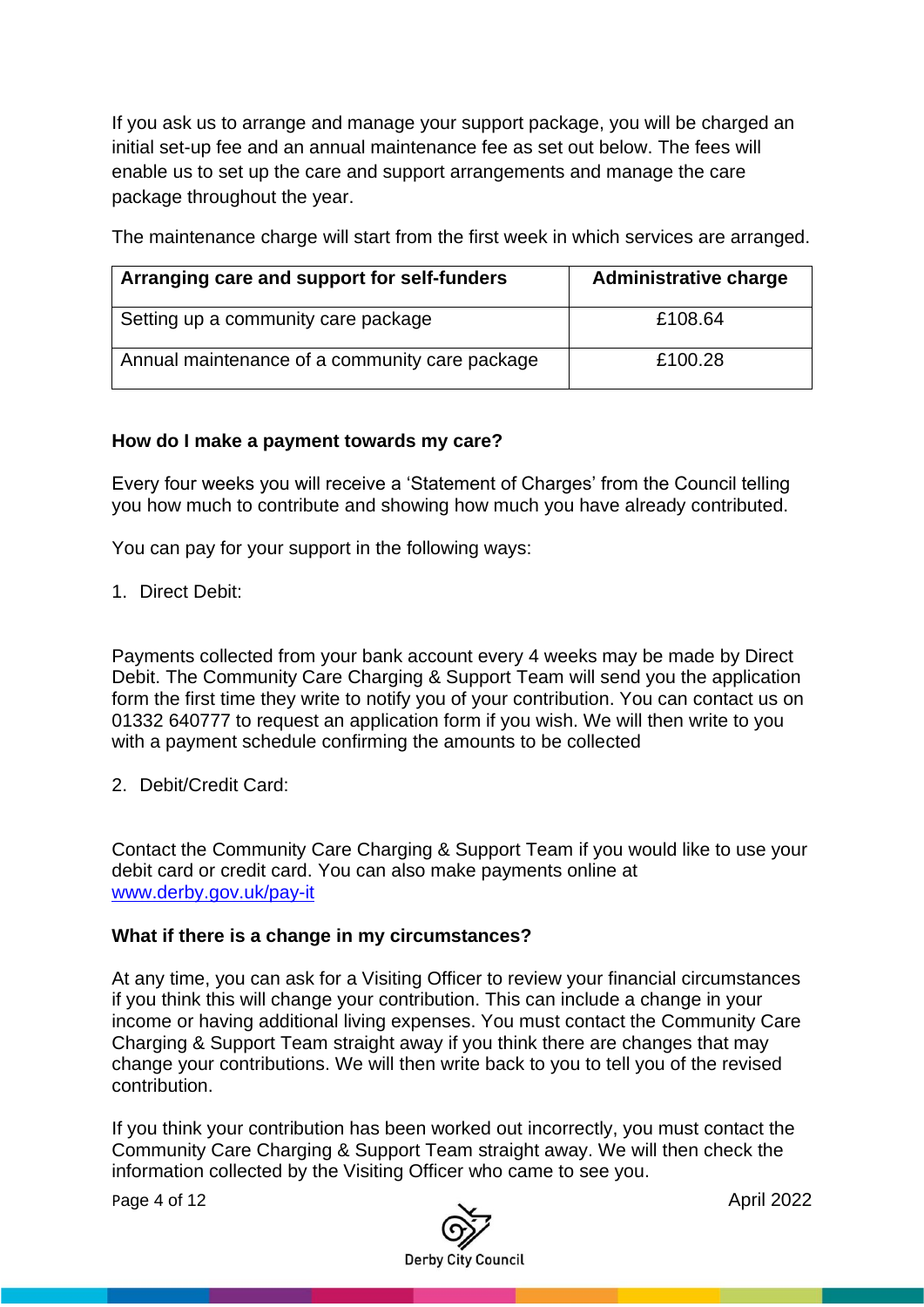If you are a self-funder and your savings are near to £23,250, contact the Community Care Charging & Support Team straight away as you may be eligible for financial support.

If you do not agree with your assessment, you can ask for it to be reviewed by a senior member of the Community Care Charging & Support Team. You have 28 days from the date of the notification letter to write to tell us making it clear why you do not agree with our assessment. We will look at your contribution again and give you a decision within 28 days of your request.

#### **What if I can't pay my contribution?**

If you are having trouble in paying, please contact the Community Care Charging & Support Team straight away. If you do not pay and do not get in touch with us, we will have to refer it to our Legal Team who will consider bringing legal proceedings to recover what you owe.

#### **For further information**

Telephone: 01332 640777. Fax: 01332 643299. Hax: 01332 640666.<br>Minicom: 01332 640666. [www.derby.gov.uk/healthandsocialcare](http://www.derby.gov.uk/healthandsocialcare)

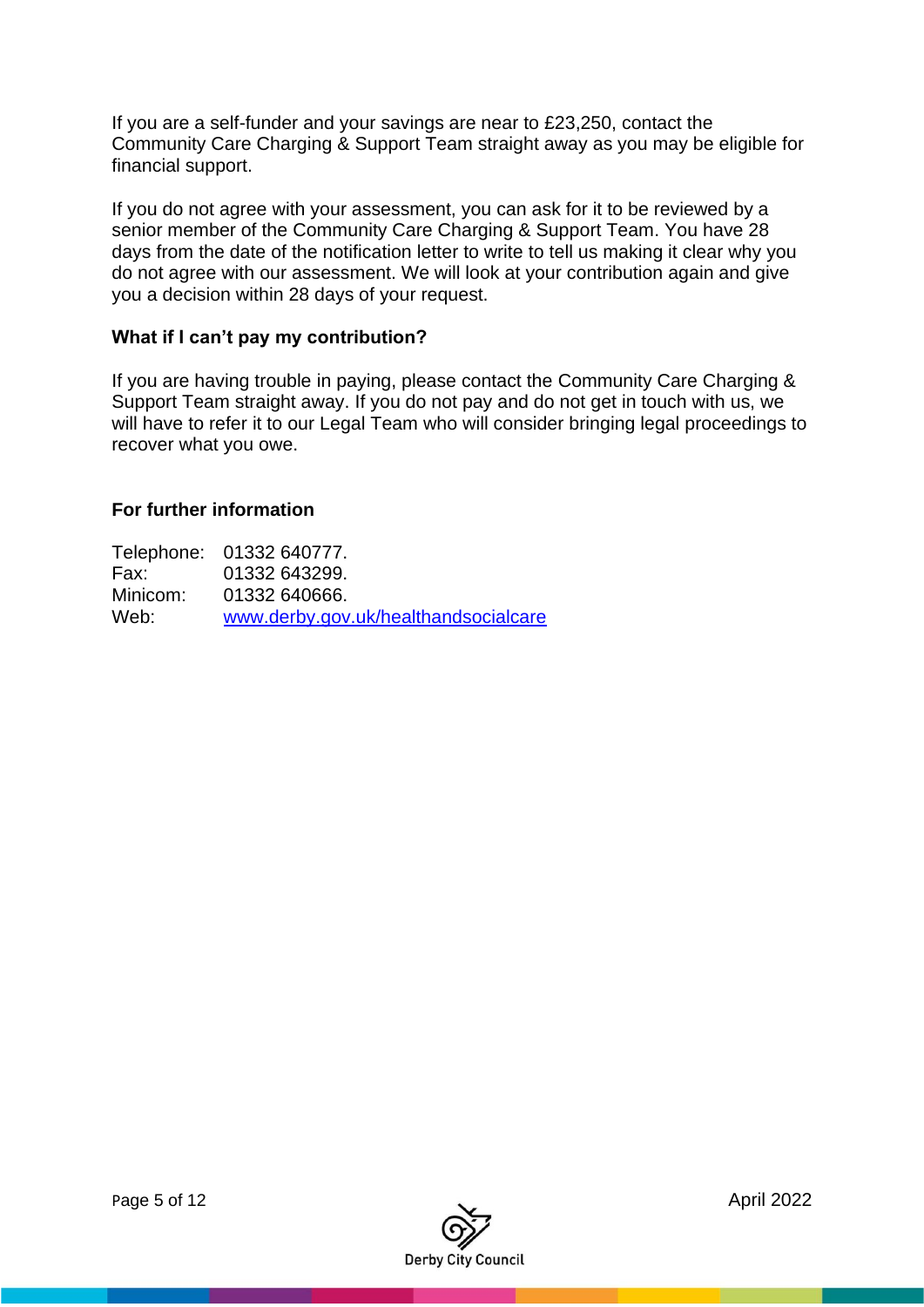# Disability Related Expenditure (DRE)

#### **What is Disability Related Expenditure (DRE)?**

Disability related expenditure is money that you spend specifically because you are disabled. It is money that we may recognise as an 'outgoing' when we do a financial assessment to find out how much you can afford to pay towards your care.

We have included a few examples of possible costs you may face as a disabled person, but it is not a full list. We can include other costs, as long as they are because you are disabled.

#### **The financial assessment meeting**

Visiting Officers who come to do your financial assessment use guidelines showing the most common costs that we can take into account because you are disabled. The guidelines are not a full list and if you have other costs because of being disabled, please tell the Visiting Officer.

Once you have arranged your financial assessment meeting, it is important that you prepare for it. You will need to:

- tell us about the costs you face by being disabled
- tell us how much these costs are
- gather receipts or any other evidence of these costs.

When we consider your disability related expenditure, we will:

- look at the information you give us including the receipts and any other evidence
- check to see if the costs you have given us are to do with your care needs that are in your support plan – a support plan details how your care needs are met
- check to see if any income you receive already covers these costs. For example, a carelink system is paid within housing benefit.

#### **How to check to see if you have any extra costs because you are disabled**

A Visiting Officer, your care manager, a friend or other representative can help you check to see if you have any extra costs to pay because you are disabled.

#### **Think about whether you pay for:**

- privately arranged care, not provided by the Council
- specific food due to your impairment
- help with general repairs to your home, that non-disabled people would usually be able to do themselves
- specific items of clothing or equipment because you are disabled.

Page 6 of 12 **April 2022** 

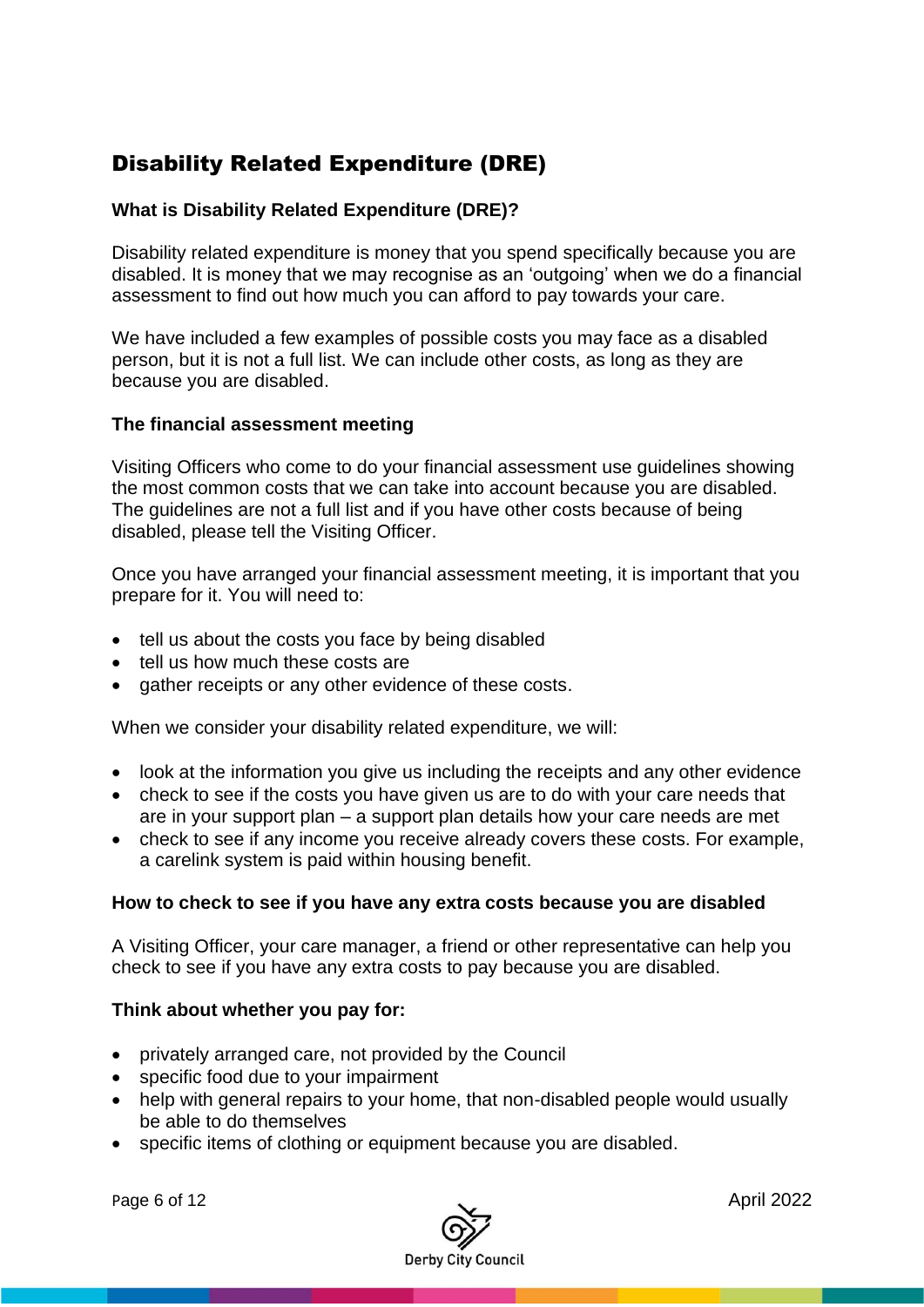#### **Here are some examples…**

- Extra costs for washing and drying for people who may be incontinent.
- Extra costs for heating if you feel the cold more because of your impairment and need to keep warm.
- Help with odd jobs around the house because you cannot do these yourself and no-one lives with you that can do them, such as changing a light bulb, keeping your garden tidy, decorating or buying specific equipment such as a hoist to help you get in and out of bed.
- Travel costs over and above personal independence payments, such as paying a carer's travel costs to support you with an activity such as going to the cinema or shopping

#### **Don't forget to keep receipts or other evidence to show us what type of costs you have to make because you are a disabled person**

It is important we see receipts or any other evidence of the extra costs you have made because you are disabled. This will enable us to work out any extra allowance you can get. The Visiting Officer will help you with deciding what receipts to give us. Do not worry if you are not used to this way of doing things as we know keeping receipts can be difficult sometimes.

We can offer new customers the opportunity to give us the receipts and other evidence later on. We will give you a first assessment and let you know the outcome of the assessment in writing. If you then provide receipts and evidence later, we will work how much you will have to pay towards your care again. If there is any change, this will be backdated to the first assessment.

#### **More Information or if you are not happy**

For more information about Personal Budgets please visit www.derby.gov.uk and search for Self-Directed Support. If you do not have access to a computer then please call us on 01332 640773 or minicom 01332 640666.

If you are not happy about how your financial assessment has been worked out, you can ask us to look at it again. For more information about this or any queries about the financial assessment process, please call the Charging Helpline on 01332 640773 or minicom 01332 640666.

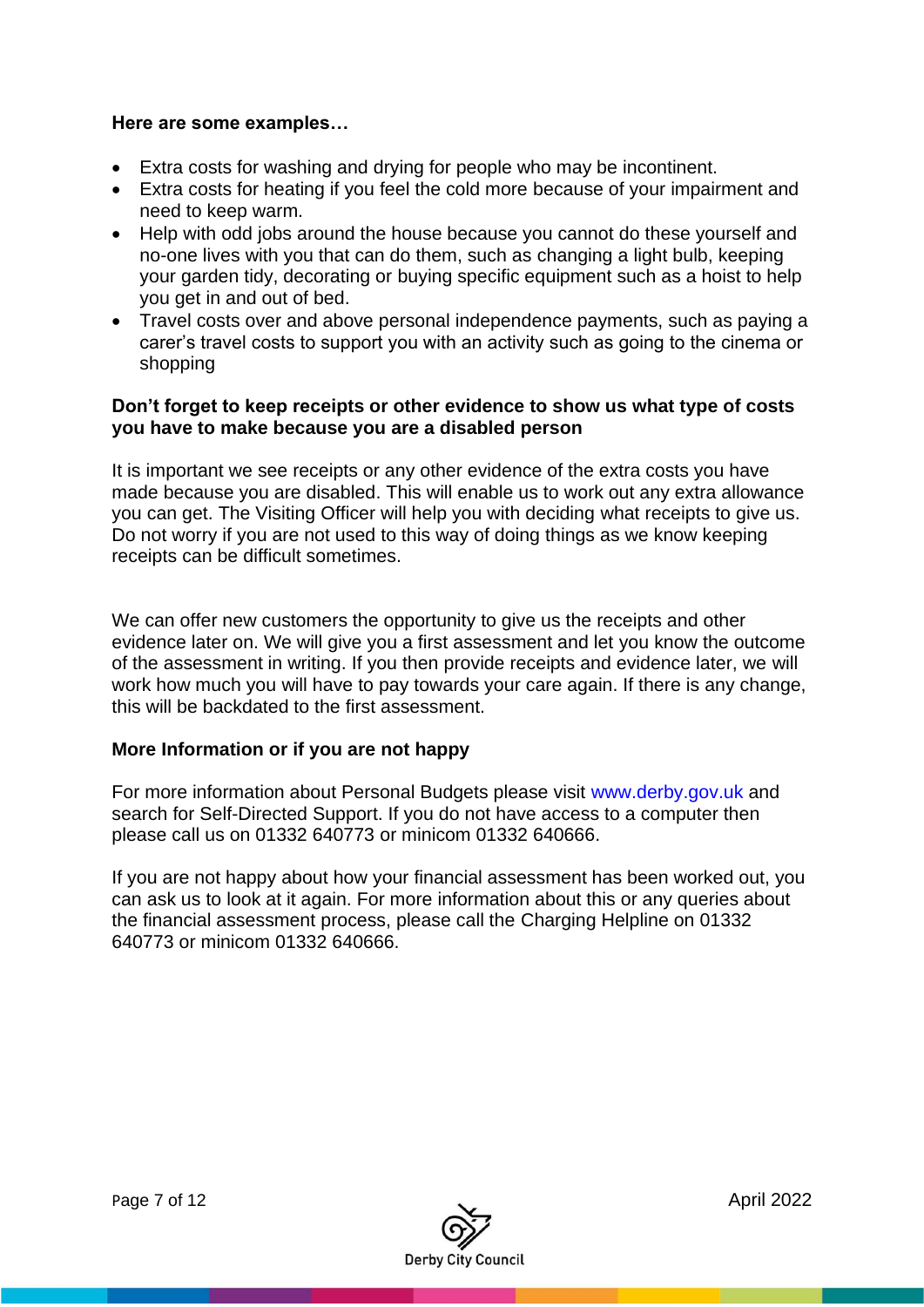# **Disability Related Expenditure (DRE)**

| <b>DRE Element</b>                                         | <b>Examples/Requirements</b>                                                                                                                                                                                  | <b>Evidence</b>                               |
|------------------------------------------------------------|---------------------------------------------------------------------------------------------------------------------------------------------------------------------------------------------------------------|-----------------------------------------------|
| <b>Additional Clothing</b>                                 | Such as extreme wear and<br>tear of clothing because of<br>your impairment                                                                                                                                    | Receipts                                      |
| <b>Additional Bedding</b>                                  | Such as incontinence                                                                                                                                                                                          | Receipts                                      |
| <b>Additional Footwear</b>                                 | Such as footwear being<br>ruined due to your<br>impairment                                                                                                                                                    | Receipts                                      |
| <b>Community Alarm</b>                                     | Such as a pendant worn<br>around your neck to keep you<br>safe                                                                                                                                                | Invoices or bills from the<br>provider        |
| <b>Gardening Costs</b>                                     | Such as pruning, weeding<br>and keeping your garden tidy                                                                                                                                                      | Invoices or bills from the<br>provider        |
| <b>Heating Costs</b>                                       | Your heating costs are higher<br>due to your impairment                                                                                                                                                       | Bills from energy provider/bank<br>statements |
| <b>Home Shopping Delivery</b>                              | Supermarket delivery or<br>paying somebody to deliver<br>shopping                                                                                                                                             | <b>Receipts</b>                               |
| <b>House Maintenance</b>                                   | DIY, repair and general<br>maintenance of the property                                                                                                                                                        | Invoices or bills from the<br>provider        |
| Internet Access Broadband<br>connection and monthly charge |                                                                                                                                                                                                               | Invoices or bills from the<br>provider        |
| Hair washing                                               | Allowable where customer is<br>unable to wash own hair, and<br>hair wash is not part of the<br>care package.                                                                                                  | Receipts                                      |
| Treatment to support Well-being                            | Such as hydrotherapy and<br>massage session. Allowable<br>provided that a GP or NHS<br>therapist confirms that the<br>treatment will help reduce<br>needs arising from a disability<br>or a health condition. | Invoices or bills from the<br>provider        |

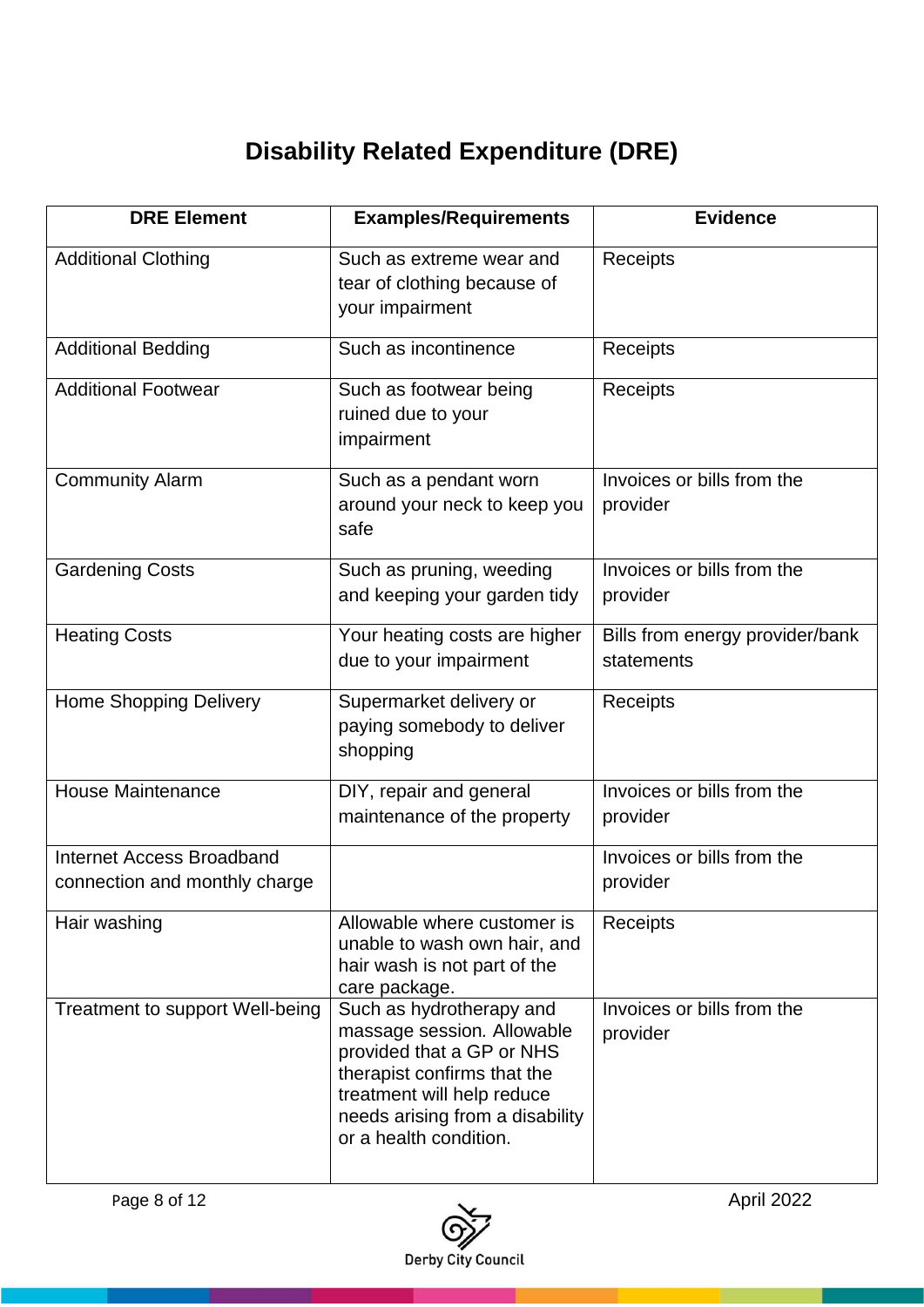| <b>DRE Element</b>                                                              | <b>Examples/Requirements</b>                                                                                                                                                  | <b>Evidence</b>                                                                                                                                     |
|---------------------------------------------------------------------------------|-------------------------------------------------------------------------------------------------------------------------------------------------------------------------------|-----------------------------------------------------------------------------------------------------------------------------------------------------|
| Personal Hygiene Incontinence<br>pads/pants                                     | Such as incontinence<br>pads/pants                                                                                                                                            | Receipts or invoices from<br>supplier                                                                                                               |
| Prescriptions, Medical and<br>chemist items                                     | Incurred to relieve a medical<br>condition and/or disability.<br>Evidence from GP or medical<br>specialist                                                                    | Receipts                                                                                                                                            |
| <b>Laundry Costs</b>                                                            | Higher laundry costs because<br>of your impairment medical<br>condition                                                                                                       | Details required about number<br>of loads of washing each week                                                                                      |
| Pets and associated costs                                                       | Allowable ONLY if there is<br>evidence that this need has<br>arisen from a medical<br>condition or disability AND<br>the benefit is confirmed by an<br><b>NHS Specialist.</b> | Invoice or bills from the provider                                                                                                                  |
| <b>Privately Purchased Care</b>                                                 | Allowable ONLY where this is<br>part of an agreed care and<br>support plan AND council-<br>arranged support is reduced<br>accordingly.                                        | Invoices or bills from the<br>provider/personal assistants.                                                                                         |
| <b>Social Activities</b><br>costs related to social activities<br>such as clubs | Allowable where the activity<br>helps with (for example)<br>mental health issues.                                                                                             | Invoices, receipts or bills from<br>provider or PA's costs                                                                                          |
| <b>Specific Diet/Pureed Foods</b>                                               | Extra food costs specific to<br>your impairment                                                                                                                               | Receipts or invoices                                                                                                                                |
| Short break whilst your carer is<br>away                                        | Such as staying in<br>accommodation to suit your<br>needs                                                                                                                     | Invoice or bills from provider                                                                                                                      |
| <b>Transport Costs</b>                                                          | Taxis, petrol or local transport<br>costs because of your<br>impairment                                                                                                       | <b>Amounts over Disability Living</b><br>Allowance/Personal<br><b>Independence Payment Mobility</b><br>considered together with<br>receipts/tickets |
| <b>Technology Purchases</b>                                                     | PC, Tablet or laptop                                                                                                                                                          | Invoice from provider over a 5<br>year period.                                                                                                      |



Page 9 of 12  $\sim$  April 2022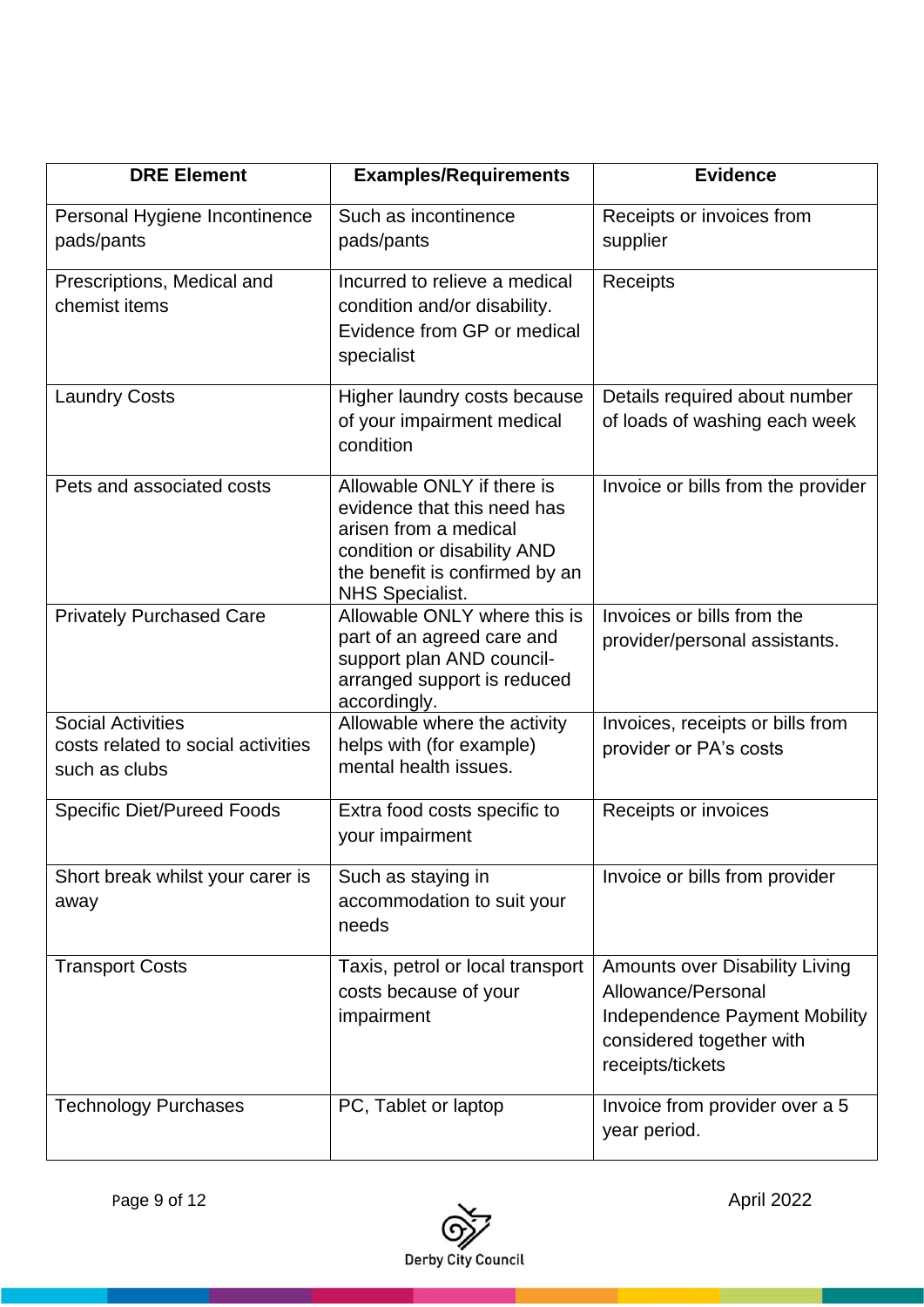| <b>DRE Element</b>                     | <b>Examples/Requirements</b>                                                                     | <b>Evidence</b>                                                    |
|----------------------------------------|--------------------------------------------------------------------------------------------------|--------------------------------------------------------------------|
| Purchase & Maintenance of<br>Equipment | Equipment includes hoists,<br>powered and turning beds,<br>scooter/wheelchair and stair<br>lifts | Invoices or bills from provider<br>(excluding any Council funding) |
| <b>Window Cleaning</b>                 | Disability or condition<br>prevents the person doing<br>this themselves                          | Invoices or bills from provider                                    |



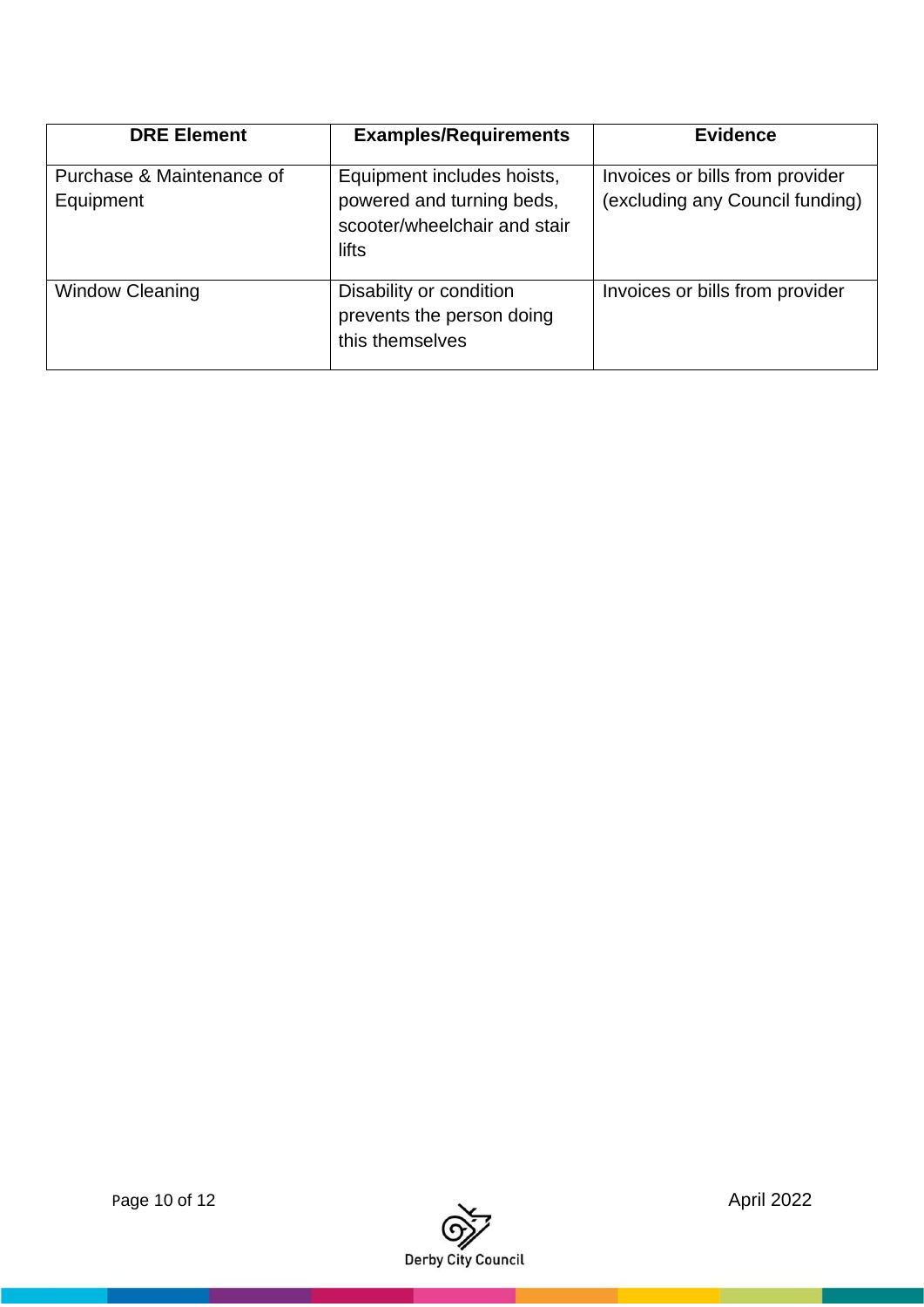# **Derby City Council Charges 2022/23**

From 13 September 2021, your assessed weekly contribution for home care costs will depend on your provider. We have two sets of costs that relate to contracts Derby City Council has with a variety of providers. We will tell you which costs you will need to pay when we carry out your financial assessment.

Old Framework Provider Rates (still in effect)

| Day Time Care Rates (Mon - Fri 7am<br>$-8pm)$ | <b>Rates</b> |
|-----------------------------------------------|--------------|
| $\bullet$ 1 Hours                             | £16.12       |
| 45 Minutes<br>$\bullet$                       | £12.12       |
| 30 Minutes<br>$\bullet$                       | £8.04        |
| 15 Minutes<br>$\bullet$                       | £5.48        |

| <b>Evening &amp; Weekend Care Rates</b> | Rate   |
|-----------------------------------------|--------|
| $\bullet$ 1 Hour                        | £17.84 |
| $\bullet$ 45 Minutes                    | £14.80 |
| • 30 Minutes                            | £11.96 |
| $\bullet$ 15 Minutes                    | £8.16  |

New Framework (effective from September 2021)

| Day Time Care Rates (Mon 7am – Fri<br>8pm) | Rate   |
|--------------------------------------------|--------|
| $\bullet$ 1 Hour                           | £16.92 |
| 45 Minutes<br>$\bullet$                    | £12.69 |
| • 30 Minutes                               | £8.46  |
| 15 Minutes<br>$\bullet$                    | £5.48  |

| <b>Evening &amp; Weekend Care Rates</b> | Rate   |
|-----------------------------------------|--------|
| $\bullet$ 1 Hour                        | £18.76 |
| 45 Minutes<br>$\bullet$                 | £14.07 |
| • 30 Minutes                            | £9.38  |
| $\bullet$ 15 Minutes                    | £8.16  |